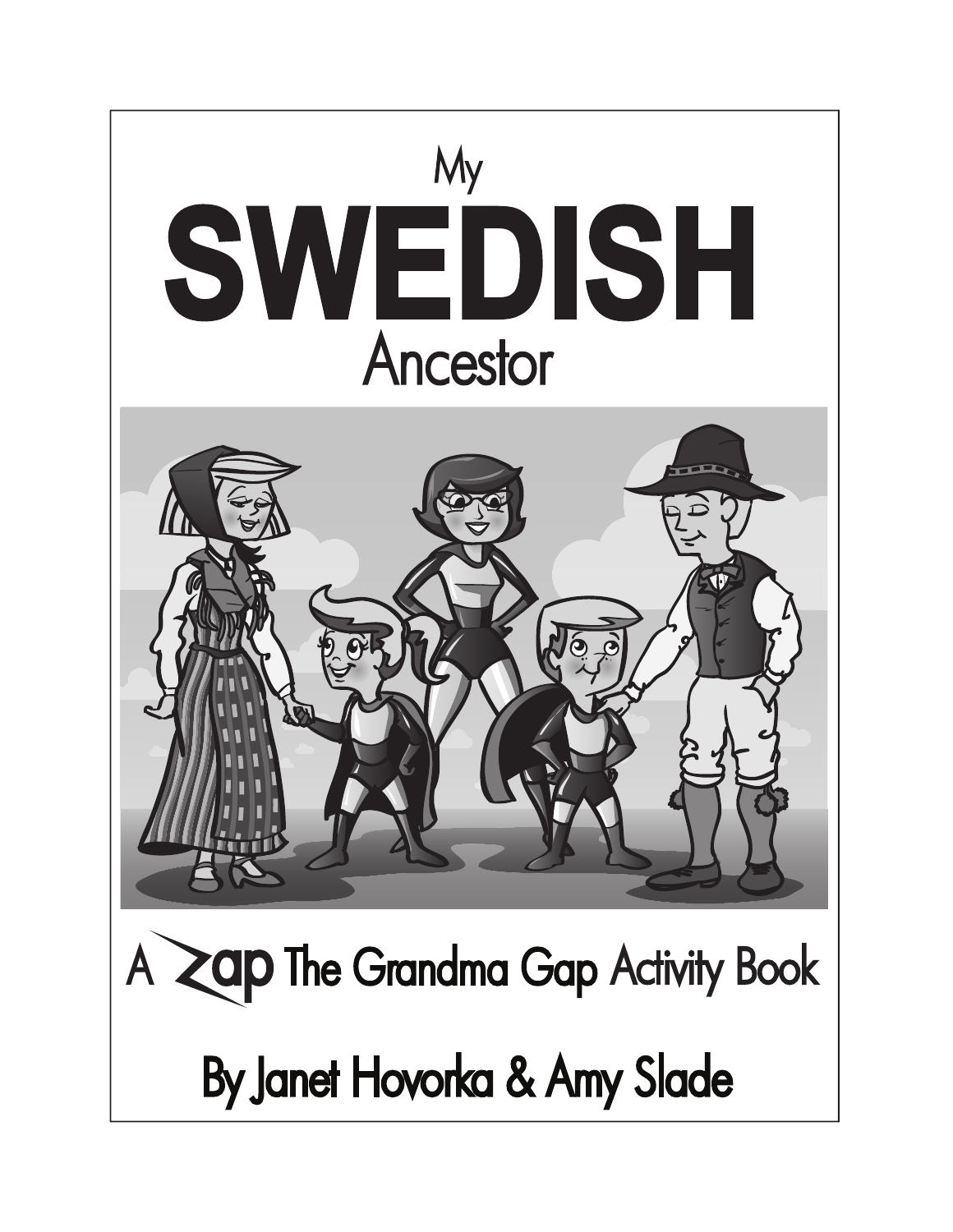## How To Use This Book

This activity book is designed to help create stronger bonds in modern families by encouraging the whole family to learn about their ancestors together. Greater knowledge about family history especially strengthens and empowers youth by creating self-esteem, resilience and a greater sense of control over their lives. Studying the family's past also strengthens the relationships between living family members by creating a shared experience and core identity that no one else in the world can duplicate. Young people can take the lead to accomplish the activities in this book with their family members.

It is our hope that learning about your family's past together can be a fun and exciting adventure and that this book will help all of your family members discover joy in the quest to find out more about your ancestors .

Janet Harold amy Slade

Copyright © 2013 by Janet Hovorka and Amy Slade All rights reserved. No part of this publication may be distributed in any printed or electronic form without written permission.

Illustrated by Bob Bonham http://www.coroflot.com/bbonham

While the authors have made every effort to provide accurate internet addresses at the time of publication, neither the authors nor the publisher assume any responsibility for changes that occur after publication. Further, neither the author nor publisher assume any responsibility for third party websites or their contents.

Published by Family ChartMasters P.O. Box 1080 Pleasant Grove, Utah 84062 www.familychartmasters.com 801-872-4278 For more information, free downloads, quantity discounts and new resources go to www.zapthegrandmagap.com

International Standard Book Number: 978-09888-548-4-0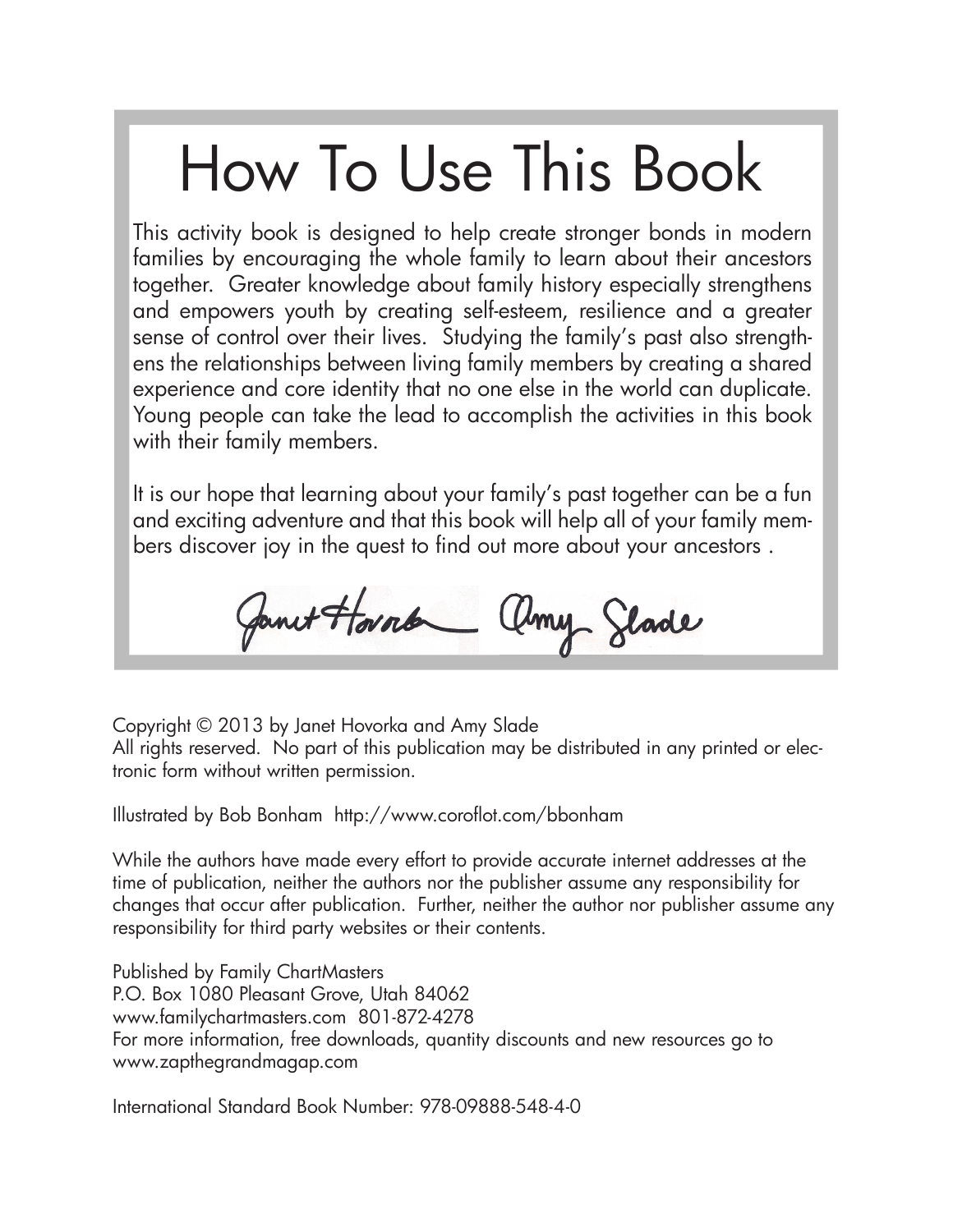# Table of Contents